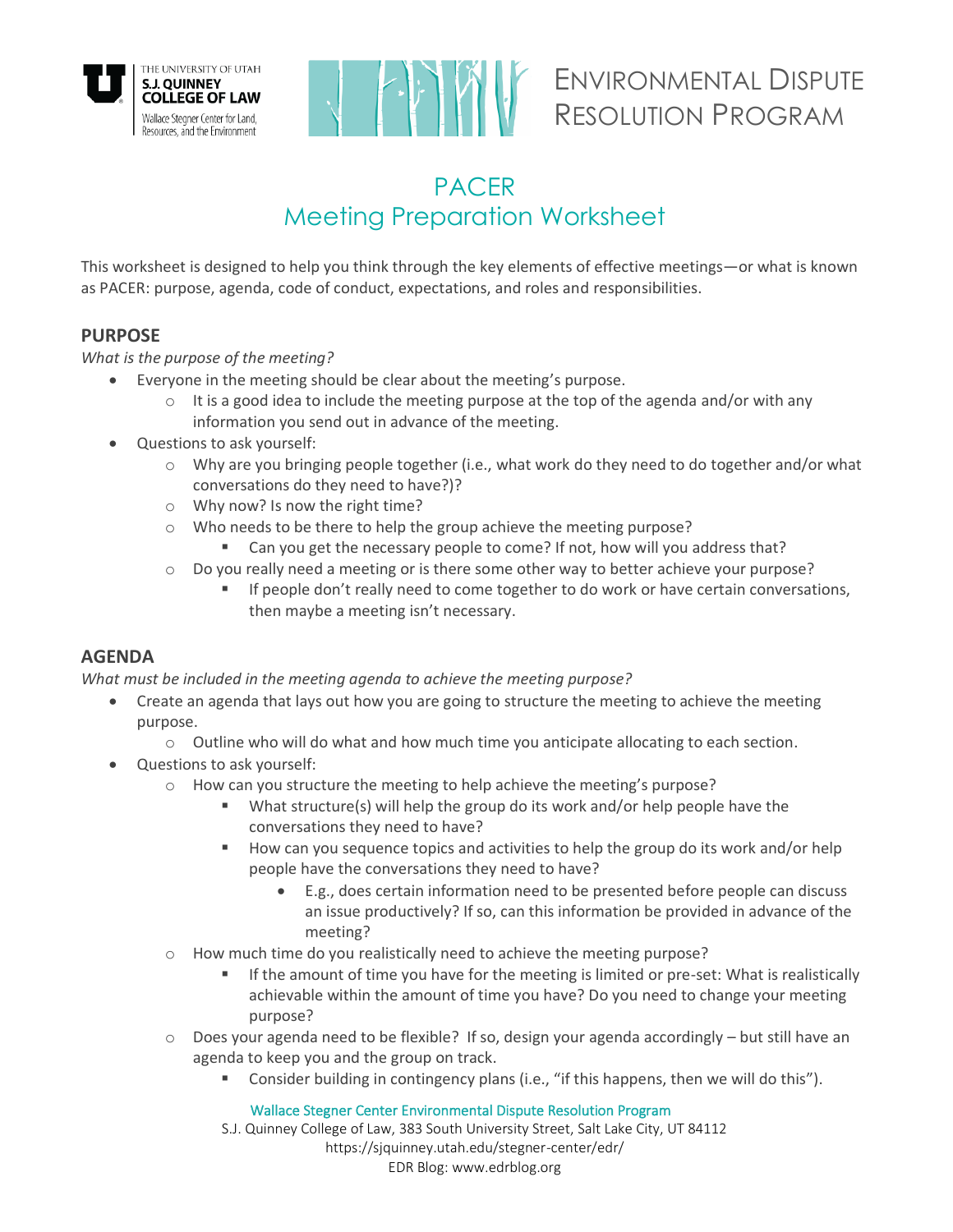■ You can always send out a list of agenda items to participants in advance of the meeting rather than a formally structured agenda.

## **CODE OF CONDUCT**

*What are the standards of conduct for facilitator or mediator, convener, participants?*

- Always make clear what the code of conduct is (i.e., standards of professional practice for the facilitator and etiquette and/or ground rules for participants). If a group meets more than once, establish a code of conduct and then remind people of the code of conduct as needed. You can send out the code of conduct with meeting preparation materials and/or remind people of the code of conduct at the start of the meeting.
- Questions to ask yourself:
	- o What codes of conduct does this group need to be effective in doing its work?
		- If you are conducting your meeting online or in a hybrid fashion, you may need to go over additional codes of conduct for how to engage in a virtual/hybrid environment.
	- o What code of conduct does this group need to be effective in achieving the meeting purpose?
		- **•** If the group has established a standing code of conduct, you may still need additional ground rules for certain meetings or conversations.
	- o What are you going to do if someone doesn't adhere to the code of conduct?
		- Are you ready to intervene?
		- Do participants have permission to hold each other accountable to the code of conduct? If not, should they? If so, perhaps make that part of the code of conduct.

#### **EXPECTATIONS**

*What are the specific outcomes/outputs people can expect from the meeting?*

- Every meeting should have specific, stated outcomes. These may be a combination of substantive, procedural or relational desired outcomes.
	- $\circ$  It is a good idea to review these at the beginning of the meeting ("By the end of this meeting, we will have met X, Y, and Z desired outcomes – does that sound right? Are we missing anything important?") and then to come back to them at the end of the meeting ("Did we achieve X, Y, and  $Z$ ?").
	- o Make sure your expectations are directly tied to the meeting purpose; if not, you need to adjust your meeting purpose or expectations.
- Questions to ask yourself:
	- o What can we expect to accomplish in this meeting?
	- o How do those outcomes help us achieve the meeting purpose?
	- $\circ$  Are the expectations realistic for the time we have and the people who are coming to the meeting? If not, adjust your expectations – or adjust your meeting plans.

#### **ROLES AND RESPONSIBILITIES**

*Who is going to do what and when before, during, and after the meeting?*

- Set clear expectations for who is going to do what and when to set the meeting up for success.
	- o When a team is working together to host a meeting, it is helpful to create an "internal agenda" for the team that clearly lays out who is going to do what and when to avoid confusion and ensure the work is being spread out.
		- Think about what needs to happen before, during, and after the meeting.